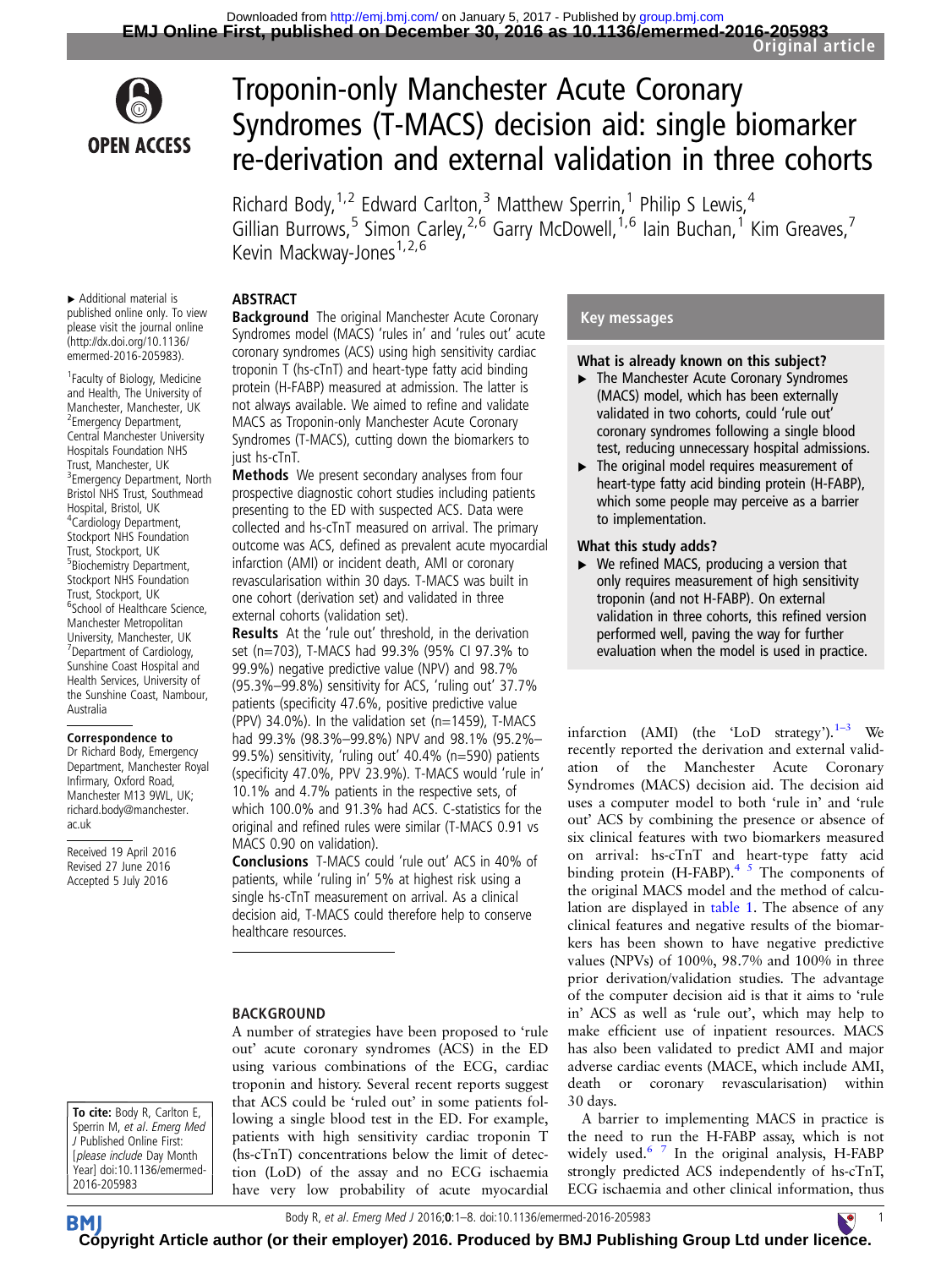<span id="page-1-0"></span>Table 1 Predictors in the Manchester Acute Coronary Syndromes (MACS) model

| Variable                                                | <b>Measurement scale</b> |
|---------------------------------------------------------|--------------------------|
| A. High sensitivity cardiac troponin T (ng/L)           | Continuous               |
| B. Heart-type fatty acid binding protein (ng/mL)        | Continuous               |
| C. ECG ischaemia                                        | <b>Dichotomous</b>       |
| D. Sweating observed by the treating clinician          | <b>Dichotomous</b>       |
| E. Vomiting in association with the presenting symptoms | <b>Dichotomous</b>       |
| F. Systolic BP <100 mm Hg on arrival                    | <b>Dichotomous</b>       |
| G. Worsening (or crescendo) angina                      | <b>Dichotomous</b>       |
| H. Pain radiating to the right arm or shoulder          | <b>Dichotomous</b>       |

\*The MACS model estimates the probability (p) of acute coronary syndromes as<br>follows (rounded values are presented): p=1/(1+e<sup>-(0.068a+(0.17(b–0.28)/1.35)+1.75c+1.85d<br>+1.72e+1.46f+0.92g+0.87h–4.83)<sub>.</sub>5 For dichotomous vari</sup> 'yes' and '0' for 'no'. The constants presented here assume use of the Roche Diagnostics Elecsys hs-cTnT assay and the Randox Laboratories immunoturbidimetric

justifying its inclusion in the model. However, a re-derivation of MACS using cardiac troponin alone could enable more widespread clinical implementation without the expense of an additional assay.

Our primary objective was therefore to return to the derivation of the original MACS model, but using hs-cTnT as the only biomarker (Troponin-only Manchester Acute Coronary Syndromes (T-MACS)), and then to evaluate the model in three separate external cohort studies. A secondary objective was to compare the predictive characteristics of T-MACS with MACS and with the alternative 'LoD strategy'.

#### METHODS

H-FABP assay.

#### Design and setting

In this work, we present secondary analyses from four prospective diagnostic cohort studies. The MACS model was rederived using data from the original study, which was undertaken at Manchester Royal Infirmary ( January 2006 to February 2007). External validation was undertaken in three separate cohort studies as follows: validation cohort (1) took place at Stepping Hill Hospital, Stockport (April to July 2010); cohort study (2) was at Manchester Royal Infirmary (May 2011 to July 2013) and study (3) took place at Poole NHS Foundation Trust ( July 2012 to August 2013), all of which are located in the UK. Several separate analyses have been published from these cohorts, as detailed in the online supplementary appendix. Ethical approval was obtained from the Research Ethics Committees separately for each study (references 05/Q1410/27, 09/H1014/74, 10/H1003/96 and 12/ SW/0133) and all participants provided written informed consent.

#### **Participants**

In each study, we included patients who presented to the ED with a primary complaint of chest pain that the treating clinician suspected might be cardiac in nature and warranted investigation for a possible ACS. A detailed list of inclusion and exclusion criteria specific to each study is included in the online supplementary appendix. In summary, the only key difference in inclusion and exclusion criteria between cohorts is that patients with evidence of ECG ischaemia were excluded in validation study 3.

#### Data collection

In each study, data were collected prospectively using customdesigned case report forms. The initial ECG findings and systolic BP recording at the time of arrival in the ED were considered. Because the model aims to support decisions at the point of arrival following a single blood test, serial recordings or measurements were not considered. ECGs were interpreted by the treating clinicians. We adopted this pragmatic approach because it is practising clinicians' interpretations that would be used to guide use of the model in practice.

#### Laboratory analyses

Serum samples were drawn at the time of arrival, stored at ≤−70°C and subsequently thawed for testing in batches. We analysed samples for hs-cTnT concentrations (Roche Diagnostics Elecsys, fifth generation, 99th percentile 14 ng/L, coefficient of variation <10% at 13 ng/L). To address a calibration shift affecting the initial batch of reagents used in validation study 1, samples were retested using an unaffected batch.<sup>[8](#page-6-0)</sup> Results from the unaffected batch are presented here. Other than in validation studies 2 and 3 (where hs-cTnT was used in clinical practice), samples were also tested for cTnT (Roche Diagnostics Elecsys, fourth generation, 99th percentile 10 ng/L, coefficient of variation <10% at 30 ng/L).

H-FABP concentrations were measured in serum samples drawn at the time of presentation to the ED, which are reported here to compare the accuracy of T-MACS with MACS. In the derivation study, H-FABP was evaluated in serum using the Cardiac Plus Array, Evidence Investigator, Randox Laboratories, County Antrim.<sup>[4](#page-6-0)</sup> In the validation studies, we used an automated immunoturbidimetric assay (Randox Laboratories), in which case the relevant coefficient for the MACS model was amended in accord-ance with a previous assay-specific validation.<sup>[5](#page-6-0)</sup>

#### Follow-up

All participants underwent reference standard troponin testing at least 12 hours after peak symptoms (derivation study and validation studies 1 and 2) or at least 6 hours after presentation to the ED (validation study 3). Participants were also followed up by telephone, email, letter, home visit or in clinic after 30 days. We contacted the general practitioner for information if patients were persistently uncontactable.

#### **Outcomes**

The primary outcome was a diagnosis of ACS. In the absence of an accepted reference standard for unstable angina, patients were deemed to have ACS if they had either prevalent AMI or incident MACE within 30 days. MACE included incident AMI, death (from all causes) or coronary revascularisation. Secondary outcomes included the diagnosis of (prevalent) AMI alone and the identification of a coronary stenosis >50% of the luminal diameter of a major epicardial vessel, even if revascularisation did not take place.

The diagnosis of AMI was adjudicated at each study site by two independent investigators with reference to clinical data and any relevant investigation results blinded to the results of MACS and T-MACS. AMI was diagnosed if the patient developed a rise and/or fall of cardiac troponin with at least one value above the 99th percentile in conjunction with symptoms compatible with myocardial ischaemia.<sup>9</sup> In line with the manufacturer's recommendations, we did not use sex-specific cutpoints. Full details of the reference standards used in each study are shown in the online supplementary appendix.

#### Statistical analysis

#### Refinement

Statistical analysis proceeded according to a prespecified statistical analysis plan. T-MACS was derived by including the seven variables in the original MACS model in a logistic regression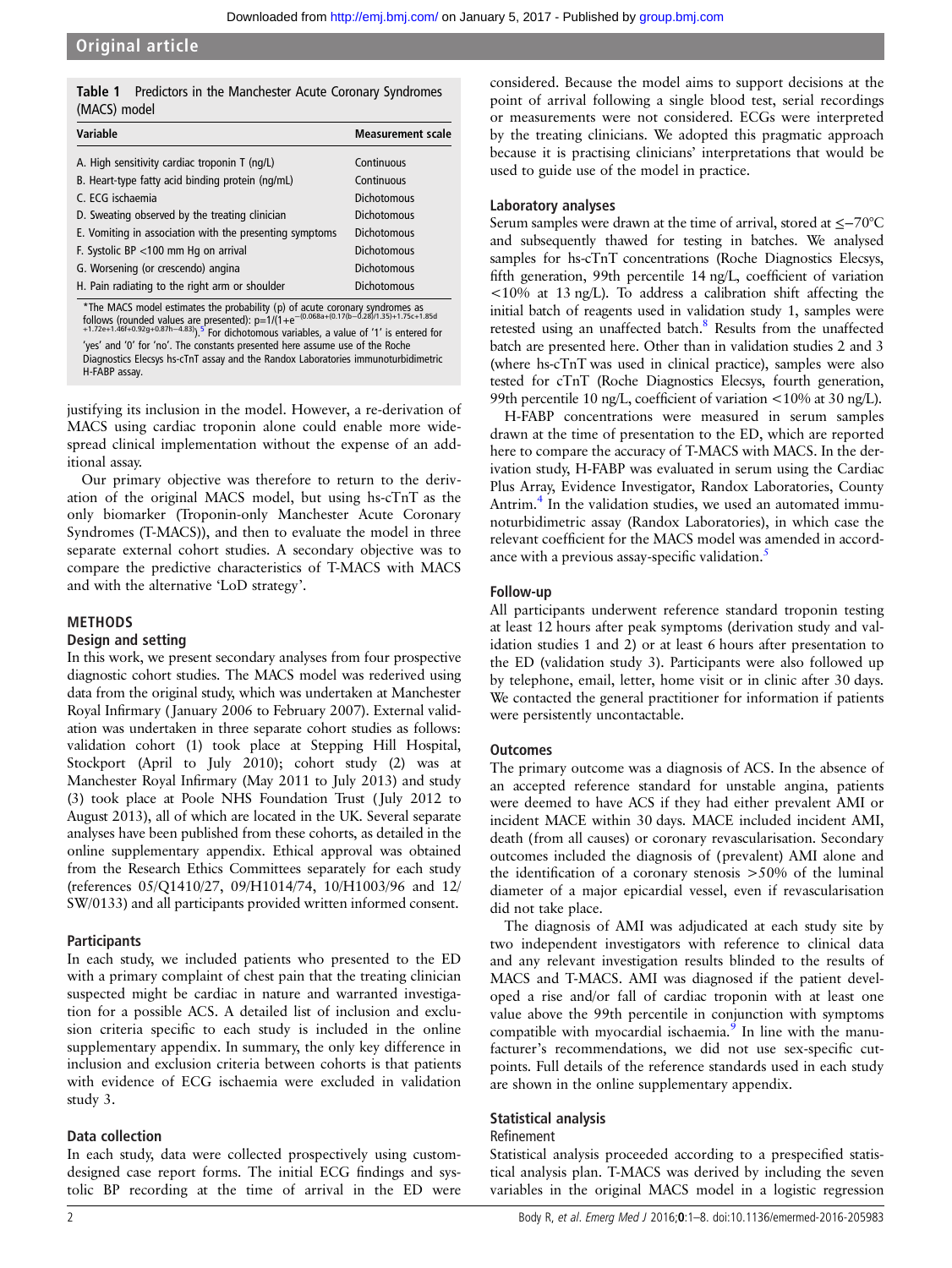analysis, having removed H-FABP from the model. Two of the seven variables were on a continuous measurement scale: hs-cTnT concentration and systolic BP. We explored the appropriateness of assuming a linear relationship by examining the strength of association between each predictor variable and the outcome, using the raw variable, the squared variable and a discretised form (20 ordinal categories). We noted a sudden change in the prevalence of ACS at a systolic BP cut-off of 103 mm Hg (the bottom 20th) and therefore dichotomised this variable at 100 mm Hg, as in the original MACS model. As linearity appeared to hold for hs-cTnT, this was fitted as a continuous linear variable in the model.

We then examined whether other covariates had become important to the model by adding (as independent variables) those covariates that had been shown to be significant ( $p < 0.05$ ) and reliable (Cohen's κ>0.6 in a separately reported substudy of interobserver reliability) predictors of ACS in our original derivation study.<sup>[4](#page-6-0)</sup> Based on the refined model, we generated the predicted probability (p) of ACS for each individual patient. Using the same categorisation as for the original MACS rule, we classified patients into four risk groups based on this probability, as follows: very low risk (p<0.02; ACS 'ruled out'); low risk  $(0.02 < p < 0.05$ ; suitable to continue with serial cardiac troponin testing in a low dependency environment such as an ED observation ward); moderate risk  $(0.05 < p < 0.95$ ; suitable for ongoing investigation including serial troponin sampling in a general ward such as an Acute Medical Unit) and high risk (p≥0.95; ACS 'ruled in'). Goodness of fit was evaluated by calculation of the Hosmer-Lemeshow statistic and by visual evaluation of a calibration plot.

#### Evaluation of diagnostic accuracy

The diagnostic accuracy of T-MACS was evaluated by calculating sensitivity, specificity, positive predictive value (PPV) and NPVs, positive and negative likelihood ratios and areas under the receiver operating characteristic curves (AUCs) for all cohorts, together with their respective 95% CIs. The AUC in the derivation (refinement) cohort was corrected for in sample optimism by sample splitting with 10-fold cross-validation.

We pooled the data from each of the three validation studies (the 'validation set') for the primary analysis, although baseline characteristics are reported separately for each cohort and we undertook secondary analyses for each individual cohort.

#### Comparison with alternative strategies

We compared the diagnostic accuracy of T-MACS with MACS and to the 'LoD strategy' in the validation set. In the latter strategy, patients were considered 'ruled out' if they had initial hs-cTnT concentrations below 5 ng/L and no ECG ischaemia. The performance of MACS and T-MACS models were compared among patients who had sufficient data for applying the models.

Paired proportions (including sensitivities and specificities) were compared by McNemar's test. The AUCs for dependent receiver operating characteristic curves were compared by the method of De Long et  $al^{10}$  $al^{10}$  $al^{10}$  Independent proportions were compared with a  $\chi^2$  test (categorical data) or t-test (continuous data). As the proportion of missing data for each variable was very small (<3%), we ran a complete case analysis without imputation. Statistical analyses were completed using MedCalc V.13.1.3 (Mariakerke, Belgium) or SPSS V.23.0 (SPSS, Chicago, Illinois, USA).

Sample size in the derivation study was determined in order to derive a clinical decision rule that would contain a maximum of 15 predictors. This required the inclusion of 150 patients with the primary outcome. $^{11}$  $^{11}$  $^{11}$  Estimating a 20% prevalence of ACS with 5% loss to follow-up would require 790 participants. Because the analyses were post hoc in the validation set, no formal sample size calculations that are directly relevant to this analysis were undertaken a priori.

#### RESULTS

A total of 804 participants were included in the derivation study, of which 703 had available blood samples and were included in this analysis. The validation set included a total of 1459 patients including 462 patients from the first validation study; 191 patients from the second validation study and 806 patients from the third (fi[gure 1](#page-3-0)). In the derivation study, 157 (22.3%) patients had ACS including 130 (18.5%) with AMI on their initial presentation. In the validation set, a total of 212  $(14.5\%)$  patients had ACS, of whom 172  $(11.8\%)$  had AMI diagnosed on their initial admission. The baseline characteristics of participants in each study are summarised in [table 2](#page-3-0).

#### Refinement of the MACS model

All seven variables that were considered for inclusion in the refined model remained independent predictors of ACS, once H-FABP concentration had been removed. After entering these variables, considering additional variables with a stepwise approach identified no further independent predictors of ACS. We did not detect any significant interactions between variables. The refined MACS model thus estimated the probability (p) of ACS as follows (rounded values are presented):

$$
p=\frac{1}{1\!+\!e^{-(1.713E+0.847A+0.607R+1.417V+2.058S+1.208H+0.089T-4.766)}}
$$

Where E is ECG ischaemia; A is worsening or crescendo angina (defined as anginal pain with increasing frequency, occurring with less exertion or becoming more prolonged); R is pain radiation to the Right arm or shoulder; V is pain associated with Vomiting; S is Sweating observed; H is Hypotension (systolic BP <100 mm Hg) and T is hs-cTnT concentration on arrival. Calculation in clinical practice would be computer-based, tablet-based or smartphonebased. The Hosmer-Lemeshow statistic for the refined model was 0.144. A calibration plot is shown in the online supplementary appendix.

#### Performance of the refined rule in the derivation set

In the derivation set, T-MACS gave an AUC of 0.94 after correction for in-sample optimism by cross-validation. The diagnostic performance for ACS and prevalent AMI is summarised in [tables 3](#page-4-0) and [4.](#page-4-0) In total, 37.7% (n=265) patients were classified as 'very low risk' and could have thus been 'ruled out' in the derivation study with a NPV of 99.3% (95% CI 97.3% to 99.9%) for ACS and 99.6% (97.9% to 100.0%) for AMI. Another 10.1% (n=71) patients were classified as 'high risk' (and thus 'ruled in') with a PPV of 100.0% (94.9% to 100.0%) for ACS and 97.2% (90.2% to 99.7%) for AMI.

Of the patients in the 'very low risk' group who had ACS, one (who presented to the ED within 1 hour of symptom onset, had an initial hs-cTnT concentration of 8 ng/L and no ECG ischaemia) had AMI (cTnT 2640 ng/L at 12 hours) and one underwent percutaneous coronary intervention within 30 days, although cTnT concentrations remained within the normal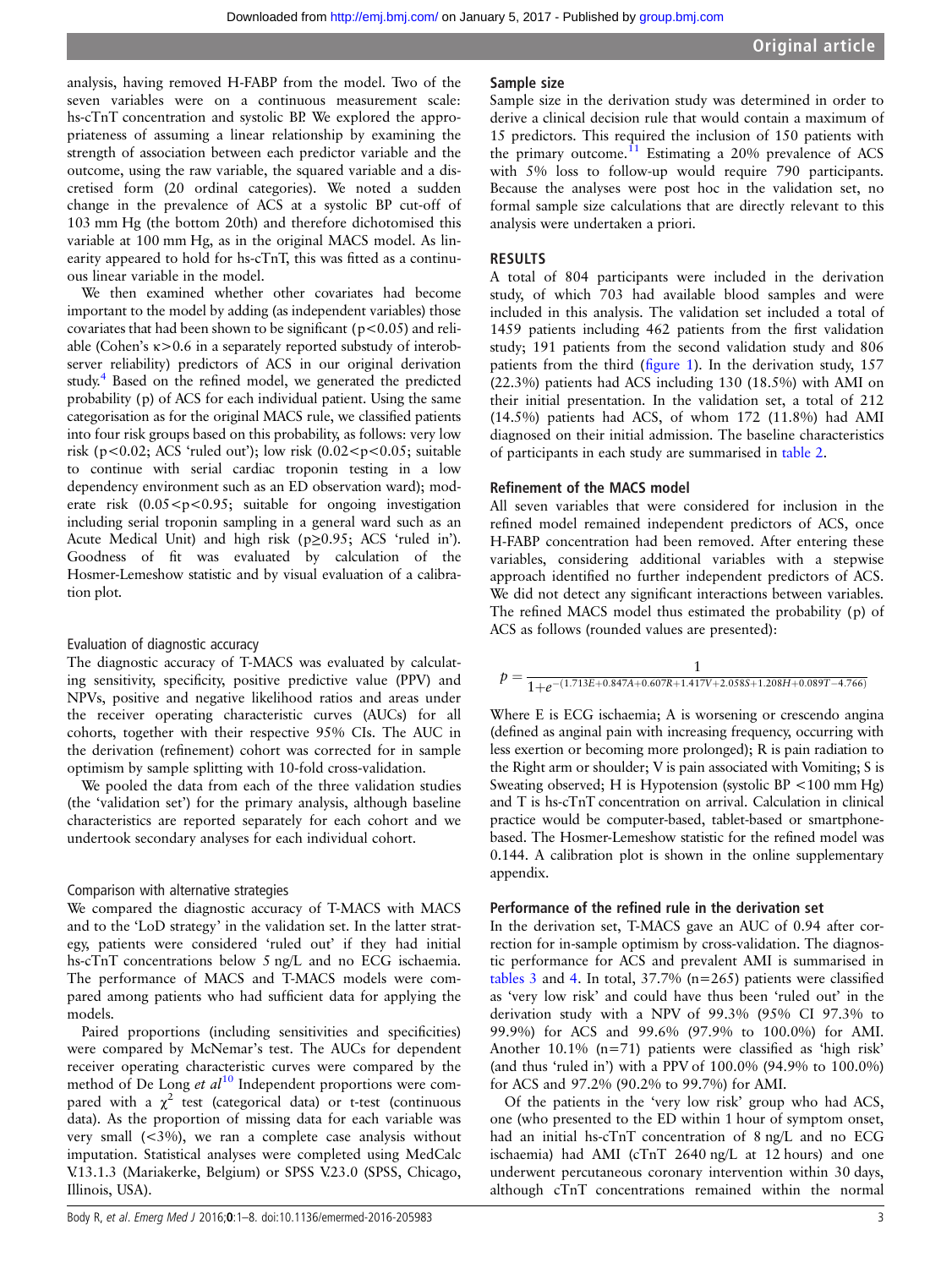#### Downloaded from<http://emj.bmj.com/>on January 5, 2017 - Published by [group.bmj.com](http://group.bmj.com)

<span id="page-3-0"></span>

#### Table 2 Baseline characteristics of included patients stratified by individual cohort

|                                                                 | <b>Derivation cohort</b><br>$(n=703)$ | <b>Validation cohort</b><br>1 $(n=462)$ | <b>Validation cohort</b><br>$2(n=191)$ | <b>Validation cohort</b><br>$3(n=806)$ |
|-----------------------------------------------------------------|---------------------------------------|-----------------------------------------|----------------------------------------|----------------------------------------|
| Age in years, mean (SD)                                         | 58.6 (14.3)                           | 63.8 (15.6)                             | 57.0 (14.7)                            | 57.9 (13.1)                            |
| Men $(\%)$                                                      | 430 (61.2)                            | 270 (58.4)                              | 122 (63.9)                             | 482 (59.8)                             |
| Previous angina (%)                                             | 221 (31.4)                            | 185 (40.0)                              | 54 (28.3)                              | 210(26.1)                              |
| Previous myocardial infarction (%)                              | 167 (23.8)                            | 138 (29.9)                              | 54 (28.3)                              | 177(22.0)                              |
| Hypertension (%)                                                | 343 (48.8)                            | 197 (42.6)                              | 76 (39.8)                              | 455 (56.5)                             |
| Hyperlipidaemia (%)                                             | 339 (48.2)                            | 186 (40.3)                              | 62 (32.5)                              | 534 (66.3)                             |
| Diabetes mellitus (%)                                           | 125 (17.8)                            | 80 (17.3)                               | 27(14.1)                               | 137 (17.0)                             |
| Current smoking (%)                                             | 216 (30.7)                            | 96 (20.8)                               | 52 (27.2)                              | 192 (23.8)                             |
| Previous coronary intervention (%)                              | 140 (19.9)                            | 101(21.9)                               | 43 (22.5)                              | 158 (19.6)                             |
| Time from symptom onset to arrival in the ED (median, IQR)      | $2.5(1.2 - 5.8)$                      | $3.4(1.7-9.1)$                          | $3.2(1.4-5.6)$                         | $2.3(0.4-4.1)$                         |
| Outcomes                                                        |                                       |                                         |                                        |                                        |
| Number with AMI (%)                                             | 130 (18.5)                            | 79 (17.1)                               | 29 (15.2)                              | 64 (7.9)                               |
| Number with ACS (%)                                             | 151 (21.5)                            | 94 (20.3)                               | 37 (19.4)                              | 81(10.0)                               |
| Number with death at 30 days (%)                                | 5(0.7)                                | 6(1.3)                                  | 3(1.6)                                 | 1(0.1)                                 |
| Number with incident AMI at 30 days (%)                         | 2(0.3)                                | 12(2.6)                                 | 0(0.0)                                 | 0(0.0)                                 |
| Number with coronary revascularisation at 30 days (%)           | 99 (14.1)                             | 46 (10.0)                               | 20(10.5)                               | 55 (6.8)                               |
| Number with coronary stenosis at 30 days (%)                    | 111 (15.8)                            | 55 (11.9)                               | 30(15.7)                               | 91(11.3)                               |
| Predictors in the T-MACS model                                  |                                       |                                         |                                        |                                        |
| Acute ECG ischaemia (%)                                         | 196 (27.9)                            | 105(22.7)                               | 49 (25.7)                              | 0(0.0)                                 |
| Worsening angina (%)                                            | 108 (15.4)                            | 94 (20.3)                               | 25(13.1)                               | 125 (15.5)                             |
| Patient reports vomiting in association with the chest pain (%) | 47(6.7)                               | 33(7.1)                                 | 10(5.2)                                | 35(4.3)                                |
| Sweating observed (%)                                           | 82 (11.7)                             | 25(5.4)                                 | 13(6.8)                                | 27(3.3)                                |
| Systolic BP <100 mm Hq (%)                                      | 23(3.3)                               | 17(3.7)                                 | 6(3.1)                                 | 27(3.3)                                |
| hs-cTnT, median (IQR)                                           | $7.6$ ( $<$ 3–17.5)                   | $9.8(5.3 - 22.9)$                       | 4.0 $(<3-16.0)$                        | $7.2(4.6 - 11.9)$                      |
| hs-c $TnT > 14$ ng/L (%)                                        | 212 (30.2)                            | 181 (39.2)                              | 46 (24.1)                              | 159 (19.7)                             |
| Pain radiating to right arm or shoulder (%)                     | 69 (9.8)                              | 59 (12.8)                               | 24 (12.6)                              | 93 (11.5)                              |

ACS, acute coronary syndromes; AMI, acute myocardial infarction; hs-cTnT, high sensitivity cardiac troponin T; T-MACS, Troponin-only Manchester Acute Coronary Syndromes.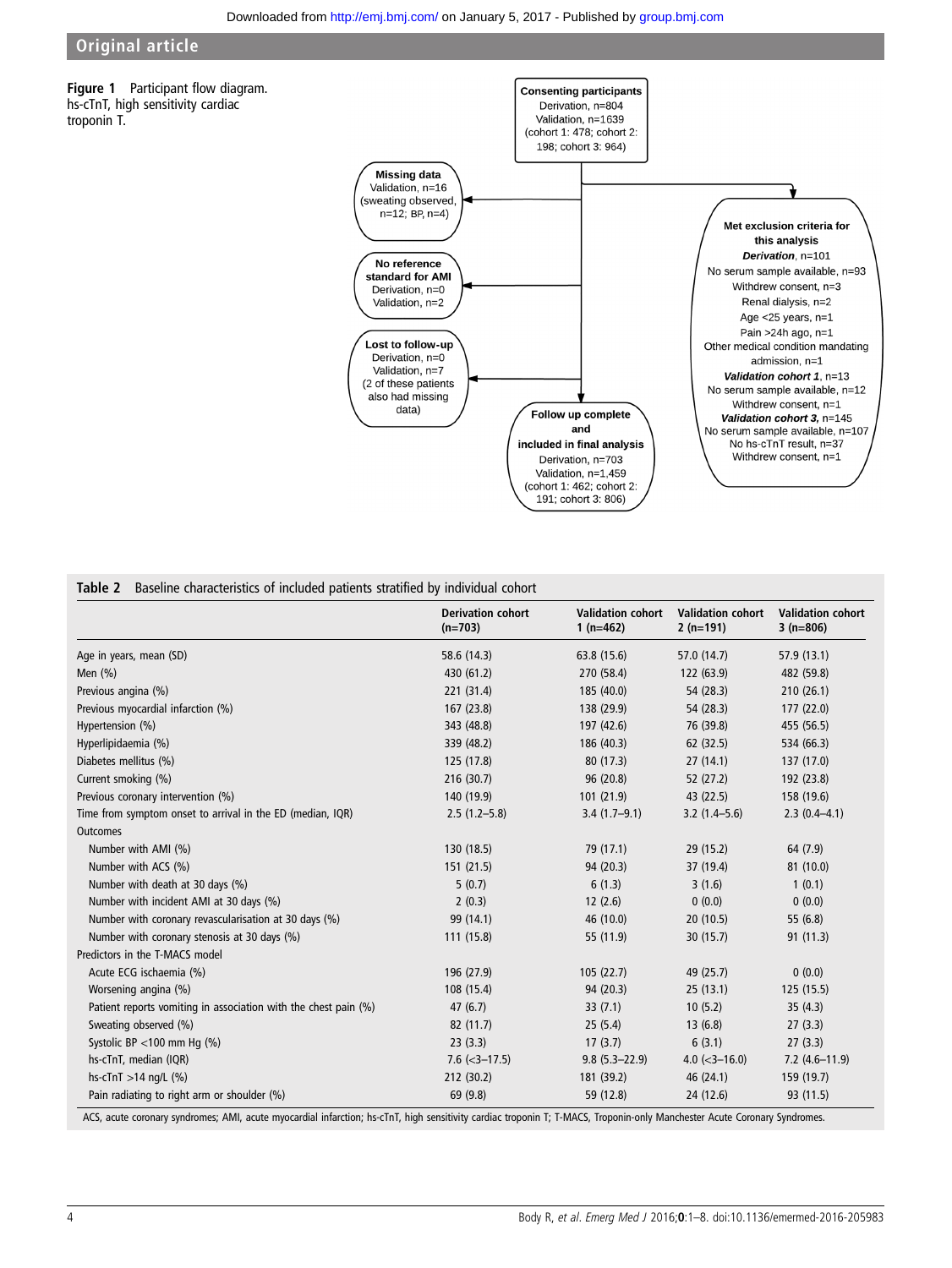<span id="page-4-0"></span>Table 3 Diagnostic performance of the T-MACS model as a 'rule out' test (ie, 'very low risk' vs all other groups) in the derivation and validation cohorts

|                           | Derivation set (n=703) |                     | Validation study (n=1459) |                     |
|---------------------------|------------------------|---------------------|---------------------------|---------------------|
|                           | <b>For AMI</b>         | For ACS             | For AMI                   | For ACS             |
| Sensitivity               | 99.2 (95.8-100.0)      | 98.7 (95.3-99.8)    | 98.8 (95.9-99.9)          | 98.1 (95.2-99.5)    |
| Specificity               | 46.1 (41.9–50.3)       | 47.6 (43.4–51.9)    | 45.7 (42.9–48.5)          | 47.0 (44.2-49.8)    |
| Positive predictive value | $29.5(25.2 - 34.0)$    | 34.0 (29.6-38.7)    | 19.6 (17.0-22.4)          | $23.9(21.1 - 26.9)$ |
| Negative predictive value | 99.6 (97.9-100.0)      | 99.3 (97.3-99.9)    | 99.7 (98.8-100.0)         | 99.3 (98.3-99.8)    |
| Positive likelihood ratio | 1.84 (1.70-1.99)       | $1.88(1.74 - 2.05)$ | $1.82(1.73 - 1.92)$       | $1.85(1.75-1.96)$   |
| Negative likelihood ratio | $0.02$ (0.00-0.12)     | $0.03(0.01 - 0.11)$ | $0.03(0.01 - 0.10)$       | $0.04(0.02 - 0.11)$ |

ACS, acute coronary syndromes; AMI, acute myocardial infarction; T-MACS, Troponin-only Manchester Acute Coronary Syndromes.

range on serial sampling. No patients in the 'very low risk' group who had not already been diagnosed with ACS had detection of angiographic coronary stenosis >50% (the secondary outcome) within 30 days.

#### Performance in the validation set

In the validation set, T-MACS gave an AUC of 0.90. Again, diagnostic performance is summarised in tables 3 and 4. A total of 40.4% (n=590) patients would have been 'ruled out' by being classified as 'very low risk', with 99.3% NPV (95% CI 98.3% to 99.8%) for ACS and 99.7% (98.8%–100.0%) for AMI. Another 4.7% (n=69) patients would have had ACS 'ruled in' by being identified as 'high risk'. The PPV of T-MACS for 'ruling in' ACS was 84.0% (95% CI 73.7% to 91.5%). The performance of T-MACS in each individual cohort within the validation set is shown in the online supplementary appendix.

Four patients in the 'very low risk' group had ACS. Two of these patients had AMI. Of those one patient, who had chest pain in association with palpitations and an hs-cTnT concentration rising from 6 ng/L on arrival to 43 ng/L at 12 hours, was later diagnosed with paroxysmal supraventricular tachycardia. Thus it would appear that this patient had type 2 AMI. While contemporaneous knowledge of this would have excluded the patient from the study, the diagnosis of supraventricular tachycardia was not recognised until later and thus the patient was eligible for inclusion. The other patient with AMI had an hs-cTnT concentration of 6 ng/L rising to 18 ng/L at 6 hours. CT coronary angiography showed a moderate stenosis to the left anterior descending artery, but the patient did not undergo

| <b>Table 4</b> Proportion of patients with AMI and major adverse   |
|--------------------------------------------------------------------|
| cardiac event (MACE) in each of the T-MACS risk groups (derivation |
| and validation studies)                                            |

|                                 | <b>Very low</b>                                                                        |            | <b>Moderate</b> |            |
|---------------------------------|----------------------------------------------------------------------------------------|------------|-----------------|------------|
|                                 | risk                                                                                   | Low risk   | risk            | High risk  |
| Derivation study                |                                                                                        |            |                 |            |
| Total number of<br>patients (%) | 265 (37.7)                                                                             | 122 (17.4) | 245 (34.9)      | 71 (10.1)  |
| Number (%) with AMI             | 1(0.4)                                                                                 | 4(3.3)     | 56 (22.9)       | 69 (97.2)  |
| Number (%) with ACS             | 2(0.8)                                                                                 | 7(5.7)     | 71 (47.0)       | 71 (100.0) |
| Validation study                |                                                                                        |            |                 |            |
| Total number of<br>patients (%) | 590 (40.4)                                                                             | 382 (26.2) | 418 (28.6)      | 69 (4.7)   |
| Number (%) with AMI             | 2(0.3)                                                                                 | 14(3.7)    | 93 (22.2)       | 63 (91.3)  |
| Number (%) with ACS             | 4(0.7)                                                                                 | 24(6.3)    | 121 (28.9)      | 63 (91.3)  |
|                                 | ACS, acute coronary syndromes; AMI, acute myocardial infarction; T-MACS, Troponin-only |            |                 |            |

Manchester Acute Coronary Syndromes.

coronary intervention. Two further patients in the 'very low group had ACS, both of whom underwent symptom-induced coronary revascularisation within 30 days (4 and 8 days after presentation, respectively). A total of seven (1.2%) further patients in the 'very low risk group' developed the secondary outcome of angiographic stenosis detected within 30 days (without undergoing coronary intervention).

#### Paired comparison with the original MACS rule

A total of 1330 patients (187 with ACS including 150 with AMI) had H-FABP concentrations available and were included in the paired analysis. The AUC was 0.90 for MACS and 0.91 for T-MACS, giving an absolute difference of 0.01 (95% CI 0.00 to 0.02, p=0.06). The original MACS would have 'ruled out' ACS in 18.0% (n=239) patients, of whom none had ACS, compared with 40.5% (n=538) for T-MACS, of whom 3 (0.6%) had ACS. Thus, the sensitivity of MACS was 100.0% (95% CI 98.1% to 100.0%) compared with 98.4% (95% CI 95.4% to 99.7%) for T-MACS: absolute difference 1.6%, 95%  $CI=-0.7\%$  to 1.6%, p=0.25. At this 'rule out' threshold, however, the specificity of MACS was 20.9% (95% CI 18.6% to 22.4%) compared with 46.8% (95% CI 43.9% to 49.8%) for T-MACS: absolute difference 25.9% (95% CI 25.3% to 25.9%, p<0.0001; [table 5\)](#page-5-0).

As a 'rule in' tool ('high risk' vs 'not high risk') in the validation set, T-MACS 'ruled in' a smaller proportion of patients than the original MACS (4.4% vs 5.5%, difference 1.1% (95% CI 0.6% to 1.1%,  $p=0.0001$ ). With MACS, 83.3% ( $n=60/72$ ) patients in the 'high risk' group had ACS compared with 91.4%  $(n=53/58)$  with T-MACS.

#### Paired comparison with the 'LoD strategy'

All 1459 patients in the validation set were included in this analysis. In total, 468 (32.1%) patients had hs-cTnT concentrations <5 ng/L and no ECG ischaemia. Of those patients, 4 (0.9%) had ACS (none of whom had AMI). The sensitivity of T-MACS and the LoD strategy for ACS was identical (98.1%, absolute difference 0.0%, 95% CI −2.2% to 2.2%, p=1.00), but T-MACS had greater specificity (47.0% vs 37.2%, absolute difference 9.8%, 95% CI 6.7% to 12.7%, p<0.0001). Thus, T-MACS would have 'ruled out' ACS in 40.4% (n=590) patients, compared with 32.1% (n=468) for the LoD strategy (see online supplementary table S5).

#### **DISCUSSION**

We have successfully re-derived and externally validated the MACS model as T-MACS. T-MACS can now be used more widely than MACS because it requires only the readily available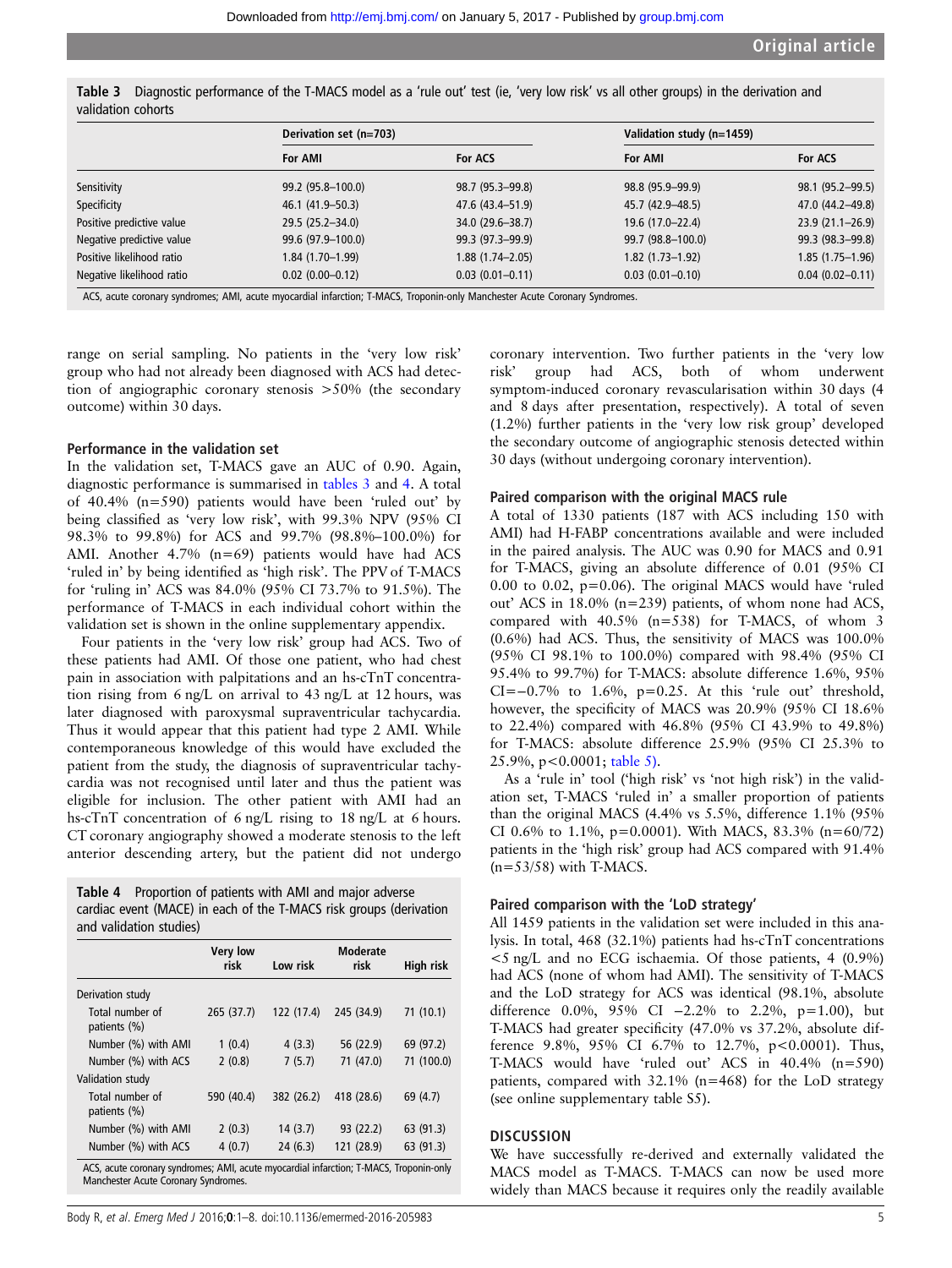<span id="page-5-0"></span>Original article

Table 5 Paired comparison of the sensitivity and specificity of the MACS and T-MACS models for ACS in the derivation and validation studies

| <b>MACS</b>                     | <b>T-MACS</b>       | Absolute difference (95% CI), p value*                                                                                                                                           |
|---------------------------------|---------------------|----------------------------------------------------------------------------------------------------------------------------------------------------------------------------------|
|                                 |                     |                                                                                                                                                                                  |
| 99.3 (96.4-100.0)               | 98.7 (95.3-99.8)    | $0.7\%$ (-0.6 to 0.7), p=1.00                                                                                                                                                    |
| 45.2 (40.9-49.4)                | 47.6 (43.4–51.9)    | 2.8% (1.0 to 3.8), $p=0.003$                                                                                                                                                     |
|                                 |                     |                                                                                                                                                                                  |
| 100.0% (95% CI 98.1% to 100.0%) | 98.4% (95.4%-99.7%) | 1.6% (95% CI-0.7% to 1.6%), p=0.25                                                                                                                                               |
| 20.9% (95% CI 18.6% to 22.4%)   | 46.8% (43.9%-49.8%) | 25.9% (95% CI 25.3% to 25.9%), p<0.0001                                                                                                                                          |
|                                 |                     | the contract of the contract of the contract of the contract of the contract of the contract of the contract of<br>$\mathcal{L}$ as a set of the set of the set of $\mathcal{L}$ |

McNemar's test for paired proportions. N=698 in the derivation set and N=1331 in the validation set (5 patients in the derivation set and 131 in the validation set did not have an available sample for measurement of heart-type fatty acid binding protein concentration and were therefore not included in this analysis). This explains the minor differences in sensitivity and specificity compared with those reported in [table 3](#page-4-0).<br>ACS, acute coronary syndromes; T-MACS, Troponin-only Manchester Acute Coronary Syndromes.

hs-cTnT and not the less accessible H-FABP biomarker. Its use requires a computerised calculation but implementation advice and calculators are available on request from the lead author (RB). Examples of the output from a T-MACS calculator are demonstrated in the online supplementary material.

Although H-FABP was a strong predictor of ACS in our original study, its inclusion may present a barrier to clinical implementation at some centres, which has been highlighted in the literature.<sup>12</sup> <sup>13</sup> This new evidence suggests that a model using hs-cTnT as the only biomarker gives comparable sensitivity and greater specificity as a 'rule out' tool. Importantly, T-MACS would enable a greater proportion of patients to be 'ruled out' following a single blood test than either the original MACS model or the LoD strategy. Interestingly, we noted that both models had similar specificity in the derivation cohort. However, H-FABP was measured using a semi-automated ELISA in that cohort. We used an automated assay in the validation set, which is more relevant to clinical practice and may explain the lower specificity of the original MACS model in that cohort.

T-MACS has the added advantage of risk-stratifying the patients who cannot be 'ruled out', pending further investigation, such that patients in the 'high risk group' can be considered to have ACS 'ruled in' with high PPV. This is particularly important given concerns about the high prevalence of elevated hs-cTnT concentrations among patients presenting to the ED who do not have ACS.<sup>14</sup> Emergency physicians need an effective 'rule out' tool and a tool that will determine which patients can have ACS immediately confirmed. This would help to ensure appropriate, selective and judicious use of high dependency and specialist resources and would potentially enable early treatment to be targeted to those who stand to benefit while minimising unnecessary risk (pending further investigation) to lower risk patients. It should be noted, however, that T-MACS is intended to be assistive rather than directive and should therefore be used alongside (rather than instead of) clinical judgement in any individual clinical scenario.

Interestingly, the coefficients in the original MACS meant that no patient with an hs-cTnT concentration >14 ng/L (the 99th percentile) could have ACS 'ruled out'. In T-MACS, the absence of H-FABP caused an adjustment such that the effective hs-cTnT threshold is lower. With T-MACS, patients will only be 'ruled out' if each of the features incorporated in the model is absent and if the hs-cTnT concentration is <10 ng/L, which was 40% of the cohort. Thus, T-MACS presents another novel way of using hs-cTnT concentrations below the 99th percentile to achieve early 'rule out', building on previous work evaluating the 'LoD rule out' and 1-hour strategies. $3\frac{15}{15}$  $3\frac{15}{15}$  While this feature does mean that T-MACS could be used as a simple checklist ('rule out' only if each feature is absent) without affecting sensitivity and NPV, the

granularity of the model presented allows for superior overall risk stratification and has potentially important advantages for clinicians and patients, which are potential avenues for future research.

#### Limitations

We should note that validation cohort 3 (Poole) excluded patients with evidence of ECG ischaemia. MACS and T-MACS are designed to risk-stratify 'all comers' with suspected cardiac chest pain. This difference in inclusion criteria may therefore account for the smaller proportion of patients in the 'high risk' group and the lower PPV of being 'high risk' in that cohort.

In addition, the T-MACS rule incorporates hs-cTnT concentrations, which relates to a single commercially available high sensitivity troponin assay. Performance may be different with other troponin assays and this should be a focus for future work. Lastly, it is possible that decisions to undertake coronary angiography were influenced by elements of the MACS and T-MACS models (eg, ECG ischaemia or hs-cTnT concentration in validation cohort 3, the only cohort in which hs-cTnT was used in routine practice during the study period). This could have influenced the observed incidence of this outcome in different MACS rule risk groups and is a potential limitation of all observational research in this field.

#### Future directions

MACS and T-MACS show great promise to reduce the number of unnecessary hospital admissions for patients who present to EDs with chest pain. At present, chest pain is the most common reason for emergency hospital admission, accounting for over a quarter of a million hospital admissions each year in England and Wales alone.<sup>[16](#page-7-0)</sup> If 40% of those patients can be safely discharged immediately from the ED following a single blood test, the cost savings for health services will be substantial and this is likely to have a large impact on the current challenges we face with ED and hospital overcrowding.<sup>[17](#page-7-0)</sup> Following on from this work, external validation in other cohorts will help to ensure that our findings can be generalised to other settings. Our findings also pave the way for evaluation of the impact of clinical implementation, such as in the context of a randomised controlled trial.

It is important to note that there are other emerging alternatives that could potentially achieve a similar reduction in unnecessary hospital admissions for these patients. Some strategies rely on serial troponin testing over  $1-2$  hours<sup>15</sup> 18<sup> 19</sup> while others, such as the History, Electrocardiogram, Age, Risk Factors, Troponin (HEART) score or Triage Rule-out Using high-Sensitivity Troponin protocol, could be used to discharge patients after a single troponin test.<sup>13 20–22</sup> There is growing evi-dence to support the single test LoD rule out strategy.<sup>[1](#page-6-0)–3</sup> All of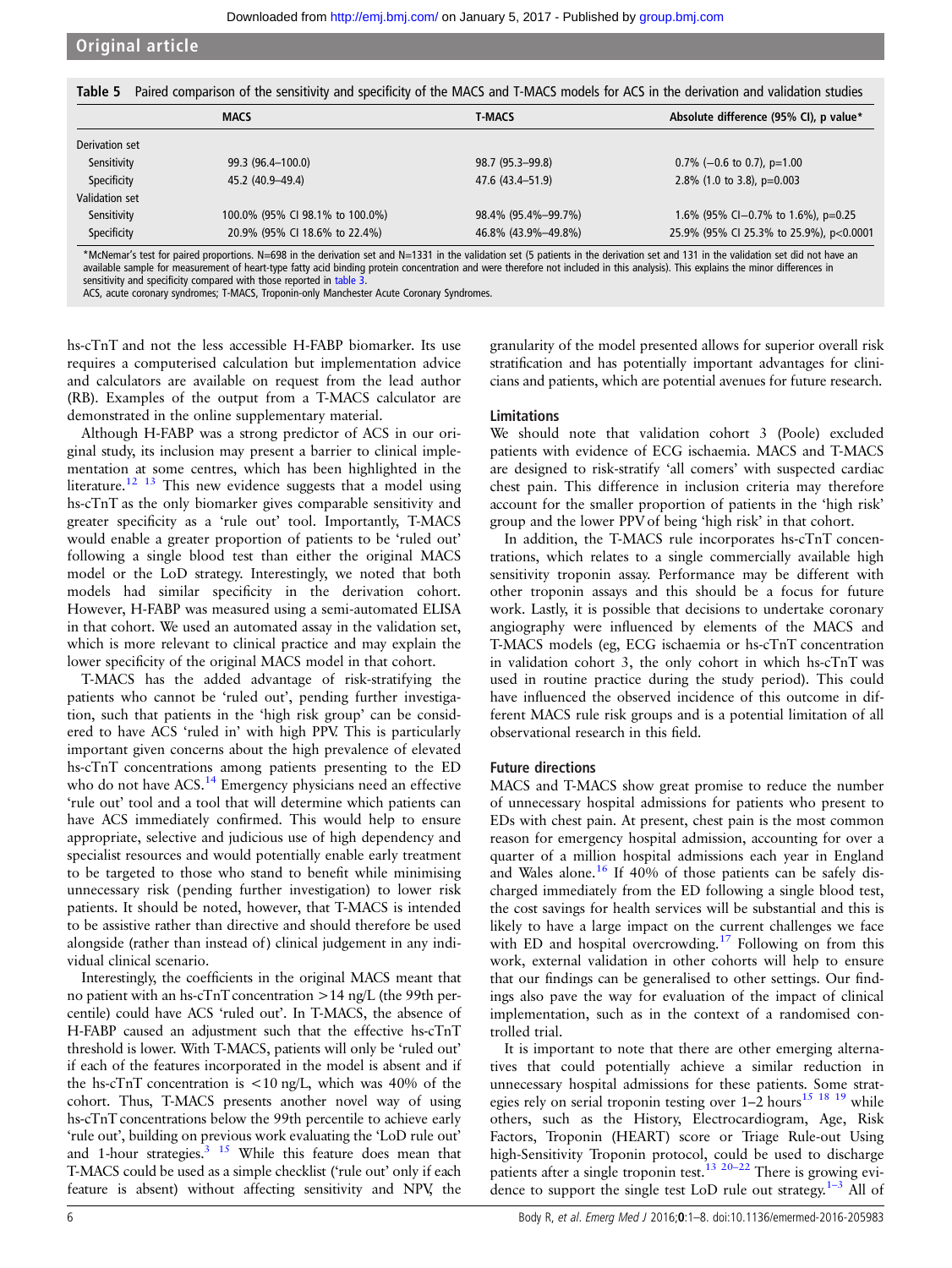<span id="page-6-0"></span>these strategies have relative advantages and disadvantages. Single test strategies such as the T-MACS rule have the advantage of facilitating rapid decisions soon after patients arrive in the ED with minimal inconvenience for patients and no requirement for serial blood sampling.

It is, of course, possible that the optimal diagnostic pathway will require a combination of a single test strategy (which will 'rule in' and 'rule out' ACS in a proportion of patients) followed by serial sampling over 1–3 hours for patients who remain in the 'observational zone' (which equates to the T-MACS 'low' and 'moderate' risk groups). At each time point, fewer patients will remain in the observational zone until all patients have either had ACS 'ruled out' or 'ruled in'. Such a strategy may make the most efficient use of healthcare resources and make the most substantial contribution to unburdening overcrowded EDs and hospitals, but will require further evaluation in clinical practice.

Finally, it will be important to determine the acceptable risk of missed ACS for a rule out strategy in practice. Clearly, no strategy could ever achieve perfect sensitivity and NPV. Even with an observed NPV of 100.0%, the lower bound of the 95% CI will always extend below that. Our work suggests that the post-test probability of ACS in the T-MACS 'very low risk' group is <1%, which may be considered acceptable. It is important to recognise, however, that the sensitivity is 98.8% and thus 1.2% of patients with ACS would not be identified. An international survey demonstrated that emergency physicians are relatively risk averse, with only 40% accepting a 1% risk of MACE within 30 days (and thus a 99% NPV).<sup>[23](#page-7-0)</sup> However, strategies may be cost-effective at a much lower threshold and patients may be willing to accept greater degrees of risk. $24$  The use of the T-MACS model to facilitate shared decision making, which has been shown to be effective in this patient group, is an avenue worthy of future evaluation.

#### CONCLUSIONS

With a single blood test at the time of arrival in the ED, T-MACS identifies 40% of patients as being at 'very low risk'. These patients have <1% probability of ACS, which may be considered to 'rule out' the diagnosis. Similarly, T-MACS can 'rule in' ACS in approximately 5% of patients with high PPV. Future work should focus on evaluation of the impact of T-MACS when used in practice, particularly when combined with serial troponin sampling over 1–3 hours and in conjunction with shared decision making.

Twitter Follow Richard Body at [@richardbody and Edward Carlton at @eddcarlton](http://twitter.com/eddcarlton)

Acknowledgements We acknowledge the support of the Manchester Academic Health Science Centre, the Manchester Biomedical Research Centre, the National Institute for Health Research Clinical Research Network and all of the staff in the EDs and Biochemistry Departments at Manchester Royal Infirmary and Stepping Hill Hospital who assisted with this work. We also acknowledge the support of the National Institute for Health Research (UK), which funded Richard Body through personal fellowships during the validation study (Academic Clinical Lectureship) and during the analysis phase (Postdoctoral Research Fellowship) of this work.

Contributors All authors have contributed to this manuscript and fulfil the criteria for authorship as set out by the International Committee of Medical Journal Editors (ICMJE).

Funding The initial derivation study at Central Manchester University Hospitals NHS Foundation Trust was sponsored by and funded by a research grant from Central Manchester University Hospitals NHS Foundation Trust. The study undertaken at Stockport NHS Foundation Trust was funded by a grant from the UK Royal College of Emergency Medicine, and was supported by: (a) fellowship funding (an Academic Clinical Lectureship for the first author) from the UK National Institute for Health Research (NIHR); (b) by the NIHR Clinical Research Network (UK CRN 8376) and (c) reagents donated for the purposes of the research by Roche Diagnostics. The study

was sponsored by Stockport NHS Foundation Trust. The validation study undertaken at Central Manchester University Hospitals NHS Foundation Trust received no external funding and was sponsored by Central Manchester University Hospitals NHS Foundation Trust. The validation study at Poole Hospital NHS Foundation Trust was funded by the Royal College of Emergency Medicine and was sponsored by Poole Hospital NHS Foundation Trust. This work was supported by the University of Manchester's Health eResearch Centre funded by the Medical Research Council grant MR/K06665/1. Except for the sponsors providing the required monitoring and governance checks, the sponsors and funders of this work played no role in the design and conduct of the study; the data collection; analysis; decision to publish or preparation of the manuscript.

Disclaimer This article/paper/report presents independent research funded by the National Institute for Health Research (NIHR). The views expressed are those of the authors and not necessarily those of the NHS, the NIHR or the Department of Health.

Competing interests Roche Diagnostics donated reagents without charge for the purposes of this analysis. The authors also declare the following interests: RB, SC, GM and KM-J have undertaken research involving donation of reagents without charge by Roche Diagnostics, Abbott Laboratories, Alere and Randox Laboratories. RB has accepted the provision of economy class travel and accommodation to present findings relating to separate analyses from the derivation study at two Roche Diagnostics-sponsored conferences. RB, GB and PSL report that they have undertaken research involving donation of reagents without charge by Roche Diagnostics and Siemens. RB and PSL have accepted travel and accommodation to present at a scientific session and a symposium (respectively) sponsored by Randox Laboratories. EC declares that his institution received funding from Abbott Laboratories to support the research study. KG declares that his institution has received funding from AstraZeneca for unrelated research. IB declared that his institution has received funding from GSK and MSD for unrelated research.

#### Patient consent Obtained.

Ethics approval NHS Research Ethics Committee (several).

Provenance and peer review Not commissioned; externally peer reviewed.

Data sharing statement For further information about the data presented in this manuscript or about the availability of T-MACS rule calculators, please contact the corresponding author, Richard Body.

Open Access This is an Open Access article distributed in accordance with the Creative Commons Attribution Non Commercial (CC BY-NC 4.0) license, which permits others to distribute, remix, adapt, build upon this work non-commercially, and license their derivative works on different terms, provided the original work is properly cited and the use is non-commercial. See: [http://creativecommons.org/](http://creativecommons.org/licenses/by-nc/4.0/) [licenses/by-nc/4.0/](http://creativecommons.org/licenses/by-nc/4.0/)

#### **REFERENCES**

- Body R, Carley S, McDowell G, et al. Rapid exclusion of acute myocardial infarction in patients with undetectable troponin using a high-sensitivity assay. [J Am Coll](http://dx.doi.org/10.1016/j.jacc.2011.06.026) [Cardiol](http://dx.doi.org/10.1016/j.jacc.2011.06.026) 2011;58:1332–9.
- 2 Body R, Burrows G, Carley S, et al. High-sensitivity cardiac troponin t concentrations below the limit of detection to exclude acute myocardial infarction: a prospective evaluation. [Clin Chem](http://dx.doi.org/10.1373/clinchem.2014.231530) 2015;61:983-9.
- Bandstein N, Ljung R, Johansson M, et al. Undetectable high-sensitivity cardiac troponin T level in the Emergency Department and risk of myocardial infarction. [J Am Coll Cardiol](http://dx.doi.org/10.1016/j.jacc.2014.03.017) 2014;63:2569–78.
- 4 Body R, Carley S, McDowell G, et al. The Manchester Acute Coronary Syndromes (MACS) decision rule for suspected cardiac chest pain: derivation and external validation. [Heart](http://dx.doi.org/10.1136/heartjnl-2014-305564) 2014;100:1462-8.
- 5 Body R, Burrows G, Carley S, et al. The Manchester Acute Coronary Syndromes (MACS) decision rule: validation with a new automated assay for heart-type fatty acid binding protein. *[Emerg Med J](http://dx.doi.org/10.1136/emermed-2014-204235)* 2015;32:769-74.
- Radecki R. The unusable Manchester chest pain instrument. Emergency Medicine Literature of Note. 2014 (cited 31 March 2015). [http://www.emlitofnote.com/2014/](http://www.emlitofnote.com/2014/05/the-unusable-manchester-chest-pain.html) [05/the-unusable-manchester-chest-pain.html](http://www.emlitofnote.com/2014/05/the-unusable-manchester-chest-pain.html)
- 7 Davidson C, Datta D. MACS CDR. RCEM FOAMed Network. 2015 (cited 31 March 2015).<http://www.cemfoamed.co.uk/portfolio/macs-cdr/>
- Apple FS, Jaffe AS. Clinical implications of a recent adjustment to the high-sensitivity cardiac troponin T assay: user beware. [Clin Chem](http://dx.doi.org/10.1373/clinchem.2012.194985) 2012;58:1599–600.
- 9 Thygesen K, Alpert JS, Jaffe AS, et al. Third universal definition of myocardial infarction. [J Am Coll Cardiol](http://dx.doi.org/10.1016/j.jacc.2012.08.001) 2012;60:1581–98.
- 10 DeLong ER, DeLong DM, Clarke-Pearson DL. Comparing the areas under two or more correlated receiver operating characteristic curves: a nonparametric approach. [Biometrics](http://dx.doi.org/10.2307/2531595) 1988;44:837–45.
- 11 Stiell IG, Wells GA. Methodologic standards for the development of clinical decision rules in emergency medicine. [Ann Emerg Med](http://dx.doi.org/10.1016/S0196-0644(99)70309-4) 1999;33:437-47.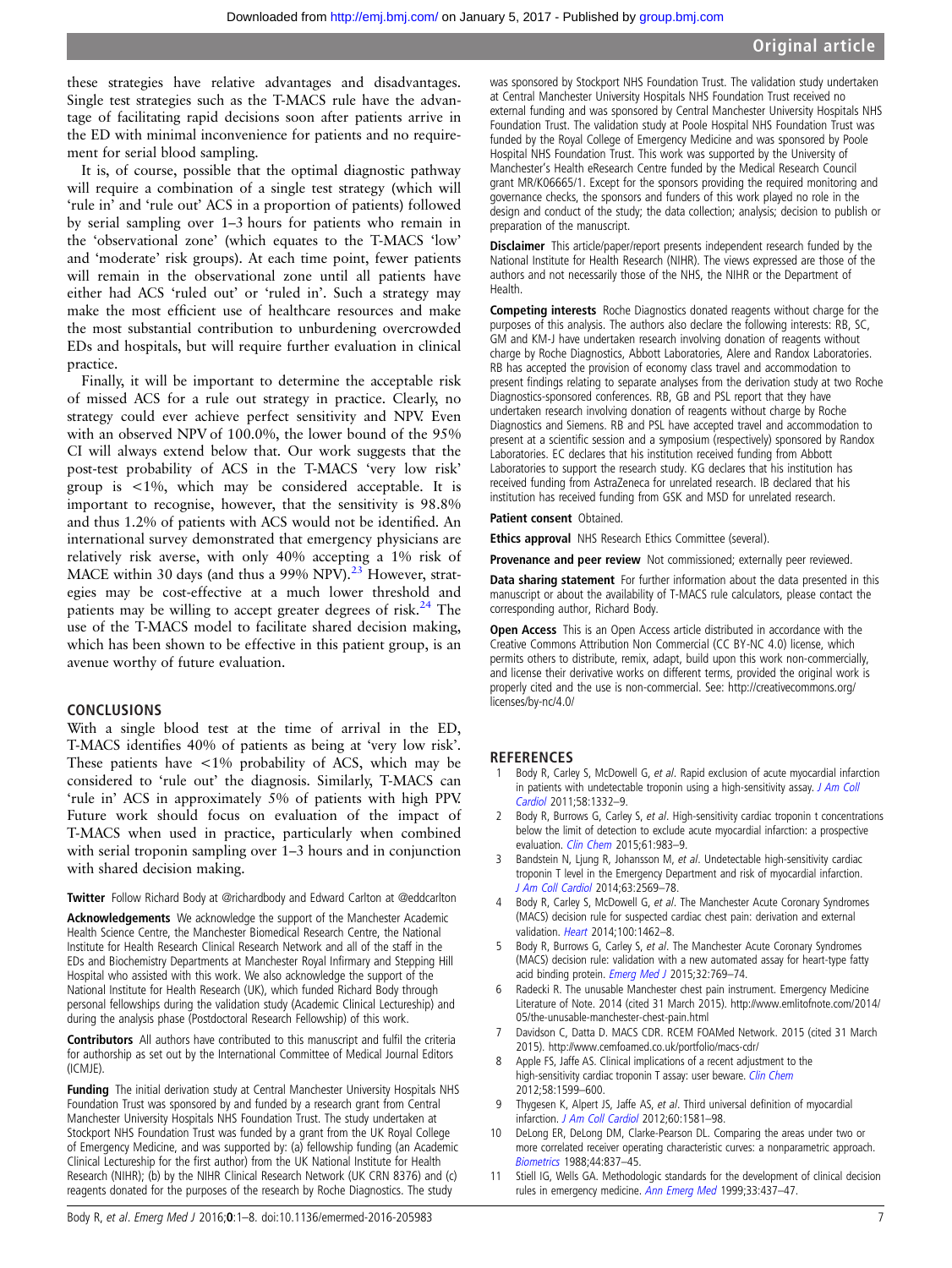## <span id="page-7-0"></span>Original article

- 12 Brace-McDonnell SJ, Laing S. When is low-risk chest pain acceptable risk chest pain? [Heart](http://dx.doi.org/10.1136/heartjnl-2014-306177) 2014;100:1402–3.
- 13 Carlton EW, Cullen L, Than M, et al. A novel diagnostic protocol to identify patients suitable for discharge after a single high-sensitivity troponin. [Heart](http://dx.doi.org/10.1136/heartjnl-2014-307288) 2015;101:1041-6.
- 14 Vafaie M, Biener M, Mueller M, et al. Analytically false or true positive elevations of high sensitivity cardiac troponin: a systematic approach. [Heart](http://dx.doi.org/10.1136/heartjnl-2012-303202) 2014;100:508-14.
- 15 Mueller C, Giannitsis E, Christ M, et al. Multicenter evaluation of a 0-hour/1-hour algorithm in the diagnosis of myocardial infarction with high-sensitivity cardiac troponin T. [Ann Emerg Med](http://dx.doi.org/10.1016/j.annemergmed.2015.11.013). 2016;68:76–87.e4.
- 16 The Health and Social Care Information Centre. Hospital Episode Statistics, Admitted Patient Care—England, 2012-13: Primary diagnosis, 3 characters table. (cited 25 November 2013).<http://www.hesonline.nhs.uk>
- 17 Iacobucci G. Waits for emergency care are worst for 10 years, figures show. [BMJ](http://dx.doi.org/10.1136/bmj.h66) 2015;350:h66.
- 18 Than M, Cullen L, Aldous S, et al. 2-Hour accelerated diagnostic protocol to assess patients with chest pain symptoms using contemporary troponins as the only biomarker: the ADAPT trial. [J Am Coll Cardiol](http://dx.doi.org/10.1016/j.jacc.2012.02.035) 2012;59:2091-8.
- 19 Than M, Flaws D, Sanders S, et al. Development and validation of the Emergency Department Assessment of Chest pain Score and 2 h accelerated diagnostic protocol. [Emerg Med Australas](http://dx.doi.org/10.1111/1742-6723.12164) 2014;26:34–44.
- 20 Backus BE, Six AJ, Kelder JC, et al. Chest pain in the Emergency Room: a multicentre validation of the HEART score. [Crit Pathw Cardiol](http://dx.doi.org/10.1097/HPC.0b013e3181ec36d8) 2010;9:164-9.
- 21 Backus BE, Six AJ, Kelder JC, et al. A prospective validation of the HEART score for chest pain patients at the emergency department. [Int J Cardiol](http://dx.doi.org/10.1016/j.ijcard.2013.01.255) 2013;168:2153–8.
- 22 Six AJ, Cullen L, Backus BE, et al. The HEART score for the assessment of patients with chest pain in the emergency department: a multinational validation study. [Crit Pathw Cardiol](http://dx.doi.org/10.1097/HPC.0b013e31828b327e) 2013;12:121–6.
- 23 Than M, Herbert M, Flaws D, et al. What is an acceptable risk of major adverse cardiac event in chest pain patients soon after discharge from the Emergency Department? [Int J Cardiol](http://dx.doi.org/10.1016/j.ijcard.2012.09.171) 2013;166:752–4.
- 24 Hess EP, Knoedler MA, Shah ND, et al. The chest pain choice decision aid: a randomized trial. [Circ Cardiovasc Qual Outcomes](http://dx.doi.org/10.1161/CIRCOUTCOMES.111.964791) 2012;5:251–9.